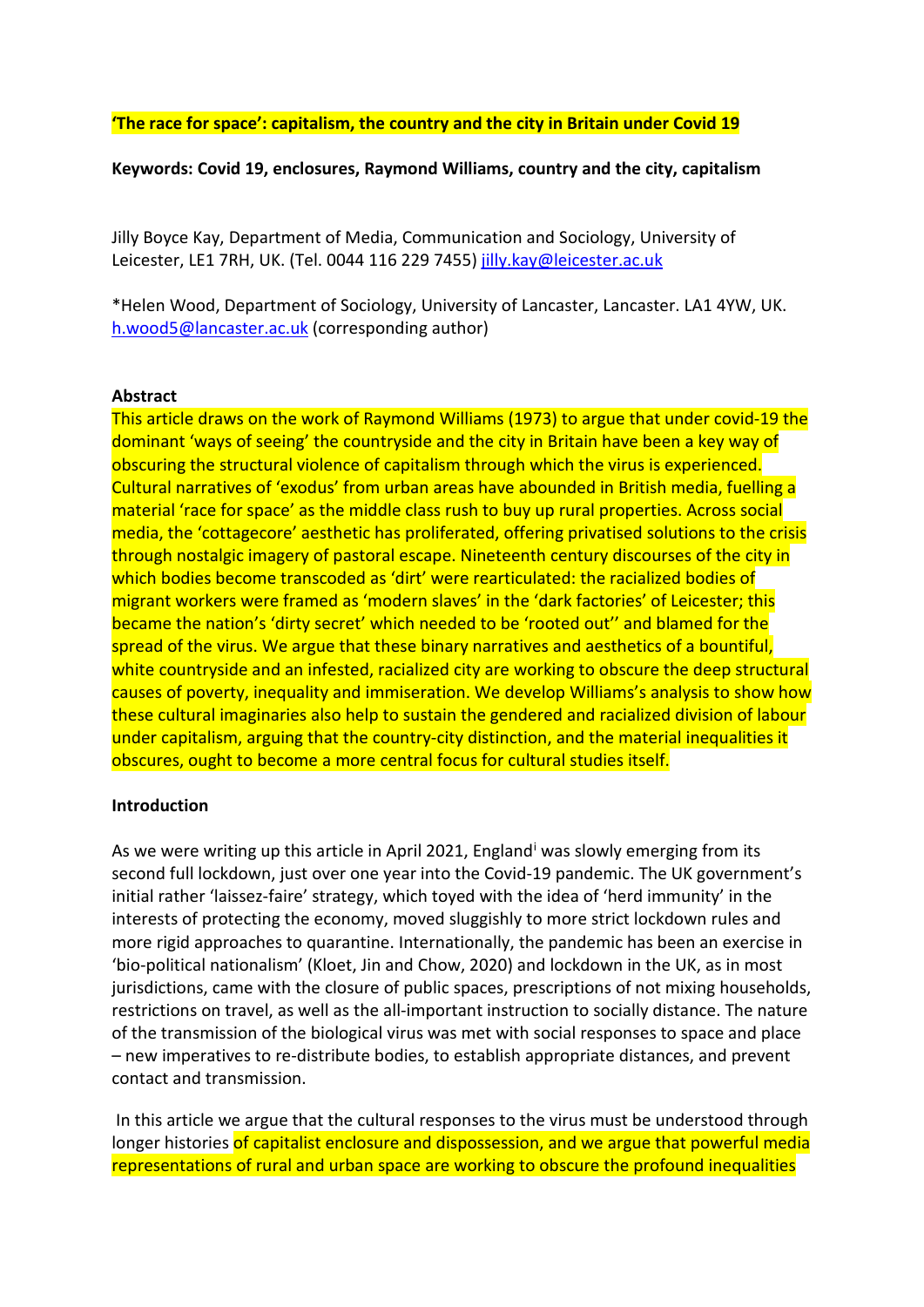in the ownership of, and rights to, land and resources. Our argument situates the present by developing an analysis influenced by Raymond Williams' classic text *The Country and the City* (1973). His compelling but complex argument is that the dominant *ways of seeing* the countryside and the city - as one another's antitheses - have long been part of an ideological mystification which sustains capitalist power. Historically, the cultural work that separates the ways we see the 'country' and the 'city' in Britain has helped to obscure the relations through which they are constitutionally interwoven as part of a more totalising capitalist schema. This ontological binarisation of country and city is a powerful diversion from the harms of capitalism as the underpinning, material system that shapes and pervades social and spatial inequality.

Under covid, British media has become preoccupied by the 'race for space' and new valorisations of the rural, and media discourses of 'exodus' from the city to the country have intensified. We draw on a range of media sources during the pandemic which have figured the British countryside as a place of retreat, innocence, and healthfulness to which the urban and suburban middle class are entitled to escape; in this apparent turn away from urban aesthetics and frenetic work temporalities, it is often implied that there is a turning away from capitalist values. This, we argue, obscures the extent to which these redrawings of social space are fundamentally borne from the intensifying power of capital. We then turn to a case study of Leicester as an example of how the 'city' has been figured through racialising discourses which redirect attention away from capitalist exploitation to connotations of urban disease and alien cultures which need to be 'rooted out' of Britain. Williams' account of how the country-city distinction operates as ideological cover for capitalism is valuable, but it requires additional work to account for the gendered and racialised structures upon which the cultural obscuration of capital accumulation rests, which we also explore in this article.

At the time of writing, the UK death toll from covid is running at around 158,664.<sup>[ii](#page-14-1)</sup> The Prime Minister Boris Johnson really did 'let the bodies pile high in their thousands' - as he is reported to have said in a cabinet meeting.<sup>[iii](#page-14-2)</sup> But how is this made palatable on a broader scale - how is the uneven distribution of *which* bodies are piling high, and *which* lives are 'grievable' (Butler 2009) not more acutely felt and resisted in the UK? Many bodies were already characterised as expendable under neoliberalism, in which state neglect by design had already laid the foundations for 'acceptable' levels of death (Dorling, 2019; Skeggs, 2019; Wood and Skeggs 2020). We know that the virus is not a great leveller and disproportionately affects people of colour, migrants and the poor (Hedge, 2021). The executive editor of the *British Medical Journal* argued that government responses to covid-19 were tantamount to 'social murder'<sup>iv</sup>, with the UK an especially egregious example (Kabbassi 2021). In fact, the UK's initial response, which toyed with 'herd immunity', could be seen as nothing short of eugenics in the violence of neglect (Butler, 2020). One of the reasons that the stark numbers and realities are both so visible and yet *not felt* is the historic acculturation to extreme inequality. We argue that some of the basic ideological mystification of the rural and the urban - as part of the way in which contagion is culturally refracted during Covid-19 - continues a long tradition of obscuring capitalist exploitation that is a key way of *unseeing* and potentially *un-feeling* deep inequalities and social murder. **Bodies in space: Enclosures and commons**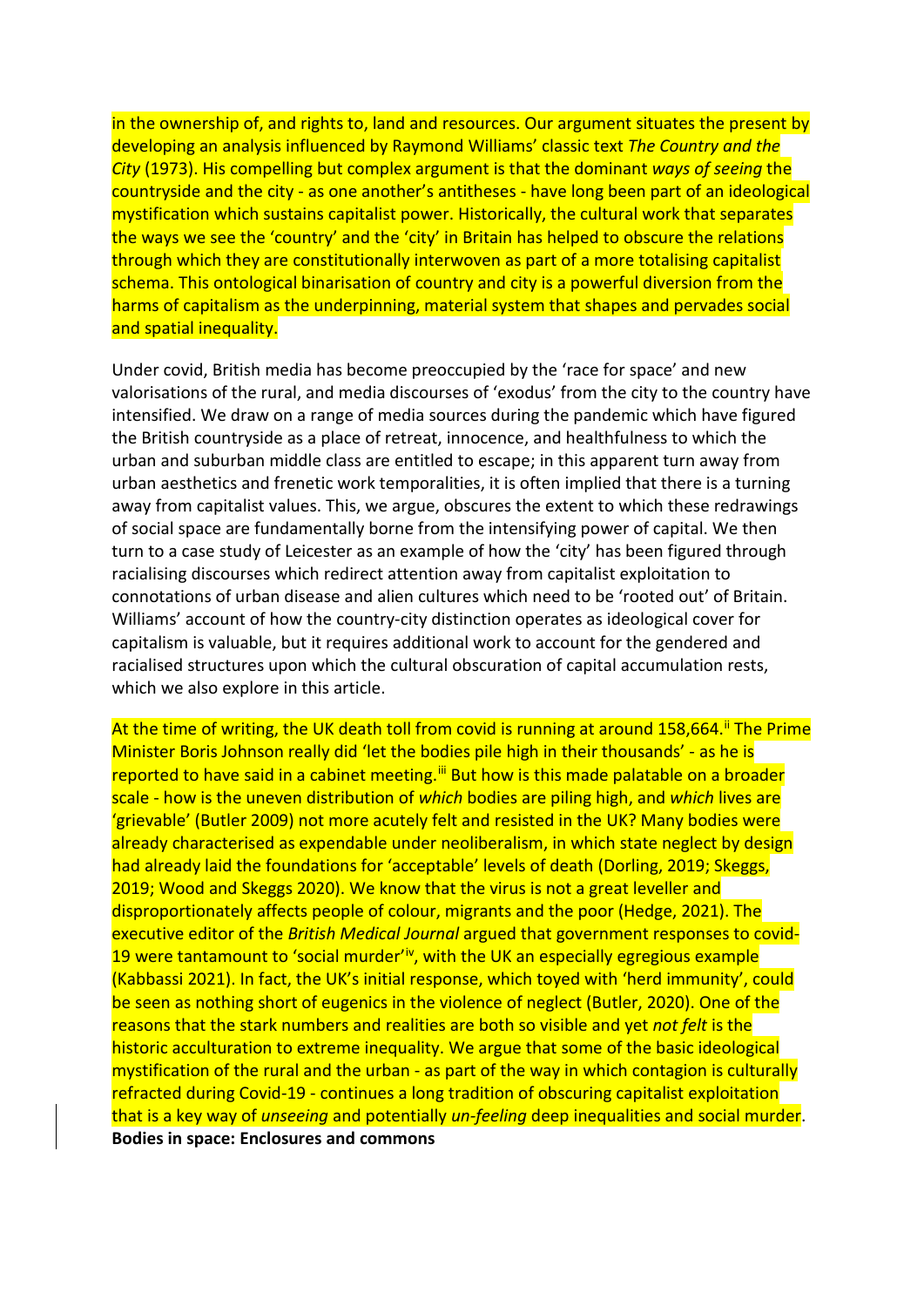In the UK, while income inequality runs at one of the highest rates in the western world, there is an even more pronounced inequality in land ownership, most especially in England, where 1% of the population owns half of all the land (Shrubsole 2019). In Guy Shrubshole's analysis of current land ownership, he suggests that if land were distributed evenly across England's population each person would have half an acre. The parliamentary enclosures which reached their peak during the late 18th and early 19th centuries are recorded as the crux of the transformation of the economy from feudal to capitalist, and involved the brutal dispossession of the agricultural labourers who had depended upon rights of access to the commons. Marx (1867) called the English enclosures a form of 'land grabbing on a great scale' while the historian E.P. Thompson (1963) saw this process as a form of 'social violence' and 'class robbery'. While enclosure is often seen as a ruptural moment in British history and the development of a capitalist economy, Raymond Williams noted that it is 'necessary to see the essential continuity of this appropriation, both with earlier and with later phases' (1973:96). Silvia Federici has argued that '[t]he enclosures are not a one-time process [….] They are a regular reoccurrence on the path of capitalist accumulation and a structural component of class struggle.' (2019 p.27). Federici shows that contemporary enclosures are characterised by the expropriation of communal land as well as the generalisation of debt. Here, we emphasise the *continued* processes of enclosure, appropriation and dispossession as a current feature of the British political and economic climate, and in particular we draw on Williams's analysis to consider how this is ideologically obscured through dominant cultural imaginaries of rurality and urbanity. However, in doing so it is important to recognise Williams' failure to take gender and race into account in his theories of the country-city relation, as in his work more broadly (Harris, 2009; Lewis 2008; Kay 2021). Paul Gilroy (1987) has criticised Williams' 'strategic silences' in his swerving of questions of race in his analysis of Englishness as a cultural construct.

As Imogen Tyler (2020) shows, both historical and contemporary enclosures of public property (land and public resources) were attended by an enclosure of *social relations* and the production of new kinds of stigma. In the 17th and 18th centuries came the figure of 'paupers', whereas austerity under neoliberal capitalism has birthed the 'scrounger'- a particularly potent figure of contemporary UK media press discourse (Jensen 2019). Robbie Shilliam (2018) has demonstrated how the relations of African enslavement and the empire's appropriation of capital overseas were central to defining ideas about labour and the 'undeserving' poor in Britain. While Williams hints at racial capitalism interwoven into the emerging narratives of England as 'home' as compared to the troubled colonies, there is little in his analysis around how the structural violence of English agrarian capitalism takes its cues from the supranational dispossessions of lands and peoples (Gilroy 1992). Despite Williams's allusion to the way in which poverty affects women and children so disproportionately, there is also no direct analysis of gender in Williams' work<sup>[v](#page-14-4)</sup>. Silvia Federici (2004) has shown how land enclosure and capital accumulation is carried out through violence against women and intensifying misogyny. Her work shows how the loss of the commons in the early modern period was attended, not coincidentally but constitutively, by the demonisation of women, and the decimation of their communal social power; the current resurgence of misogyny and violence is also the brutal but logical consequence of the new capitalist enclosures.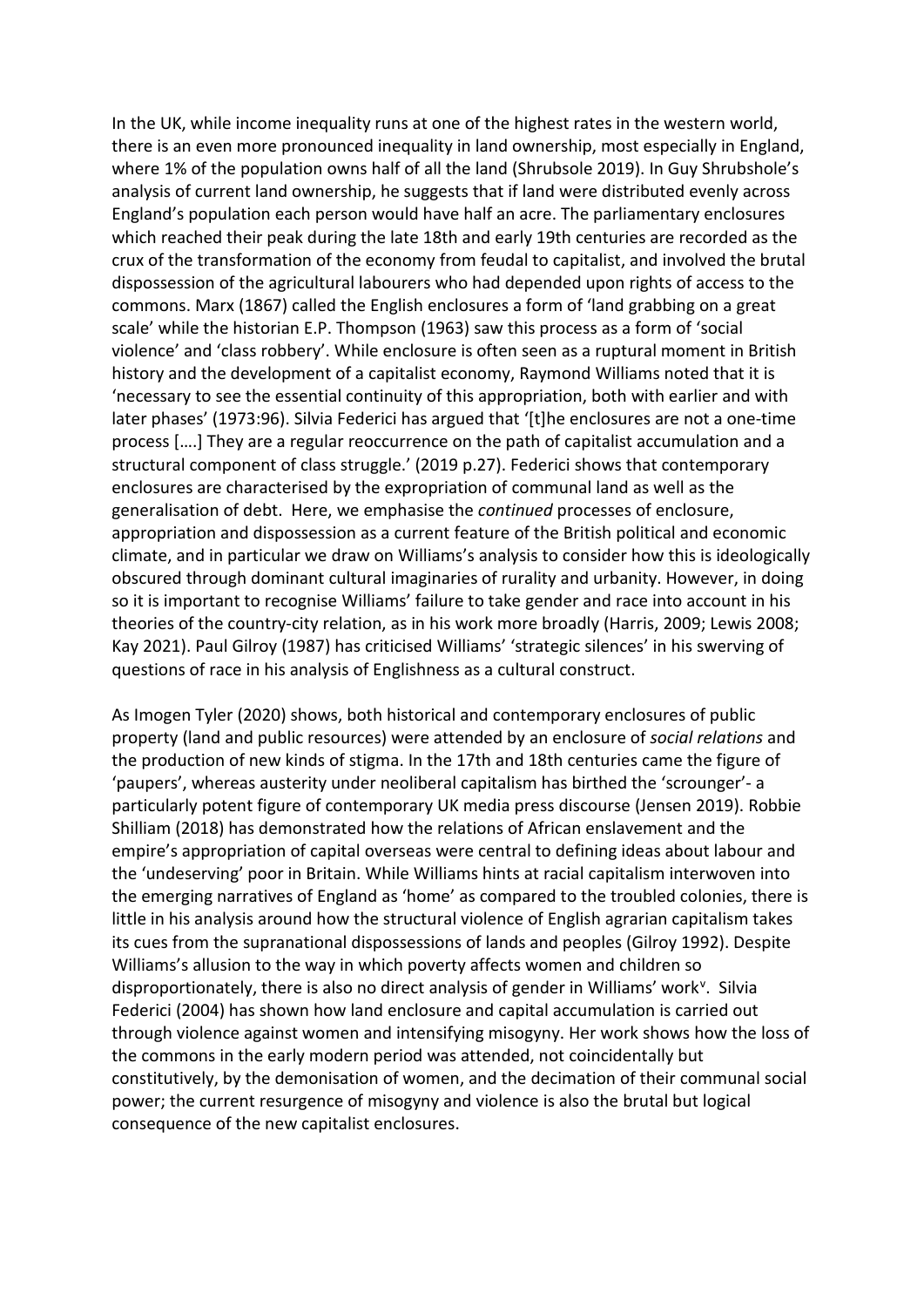Discussion of the 'commons' has been important to contemporary cultural studies often largely tied to the discussion of the emergence of *digital* spaces as they both expand and restrict the potential for communicative debate (Andrejevic, 2007; Dean, 2005). Analyses of digital infrastructures must figure land into these dynamics, such Vicki Mayer's (2020) analysis of the material impact of Google's data farms in the Netherlands that uses Williams' work to show how digital infrastructures beget complex, historically informed structures of feeling around land, space and region. Few works have addressed land ownership directly, with the exception of Laura Clancy's (2021) analysis of the UK royal family that demonstrates how their private land ownership and corporate wealth is concealed by their role in the cultural imaginary of the UK. In Brett Christophers' (2018) critique of the privatisation of public land in the UK – what he calls the 'new enclosures' in neoliberal Britain - he speculates about why there has been no Polanyian 'counter-movement'. He begins to suggest that the process goes unnoticed and that the population do not see public land as rightfully theirs, and therefore in this article, we want to use cultural studies to illuminate how this works *through* cultural imaginaries of the country and the city, and their renewed permutation during coronavirus. Ownership, enclosure and rights of access to land and resources must be at the heart of an anti-capitalist, intersectional and anti-racist feminism - and at the heart of the critical project of cultural studies.

## **Green and pleasant land: escapes to the country under covid-19**

Under covid-19, in the UK as elsewhere, there has been a renewed interest in 'green space' and the importance of access to nature for reasons of mental and physical health and recovery from the virus (Kay 2020). In the UK only one in eight UK households has access to a garden, and only 1 in 5 in London (Jenkins 2021). [vi](#page-14-5). However, a renewed focus on *access* has not cut through to ask more fundamental questions about *ownership* of land. One of the reasons for this, we contend, is the blueprint for which the countryside has historically been conceived. Williams' analysis of the powerful myths of both country and city in the English literary tradition, chiefly in the 18<sup>th</sup> and 19<sup>th</sup> centuries - which emphasise the *contrasts* between them, rather than their *interconnectedness* - demonstrates how this works ideologically to divert us from the overarching mode of capitalist production in our society and, importantly, its minority ownership. In this separation, the rural is imbued with nostalgic, idealised accounts of innocence and purity against the greed and dirt of the city.<sup>[vii](#page-14-6)</sup> This mystification asserts a sense of 'natural order' which erases the violence of agrarian capitalism in the countryside, and the connective flows of capital between the country and the city, turning attention away from the exploitation and dispossession that has formed and shaped rural communities. It serves to cloak capital relations by symbolically tying ideas of corruption and greed to the processes and aesthetics of *urbanisation* rather the underpinning system of widespread capital accumulation. It is because of these 'problems of perspective' in the English imagination that it has become possible to see the British rural landscapes as empty wildernesses or extra-capitalist adventure playgrounds to escape to, whereas actually they are themselves 'soaked with labour' (Williams 2003 [1975], p.6). This is how we see large country houses as expressions of quintessential Englishness and 'responsible civility' rather than of landgrabbing, social violence, colonial theft and slavery (see Fowler 2020; Kay and Patel 2019).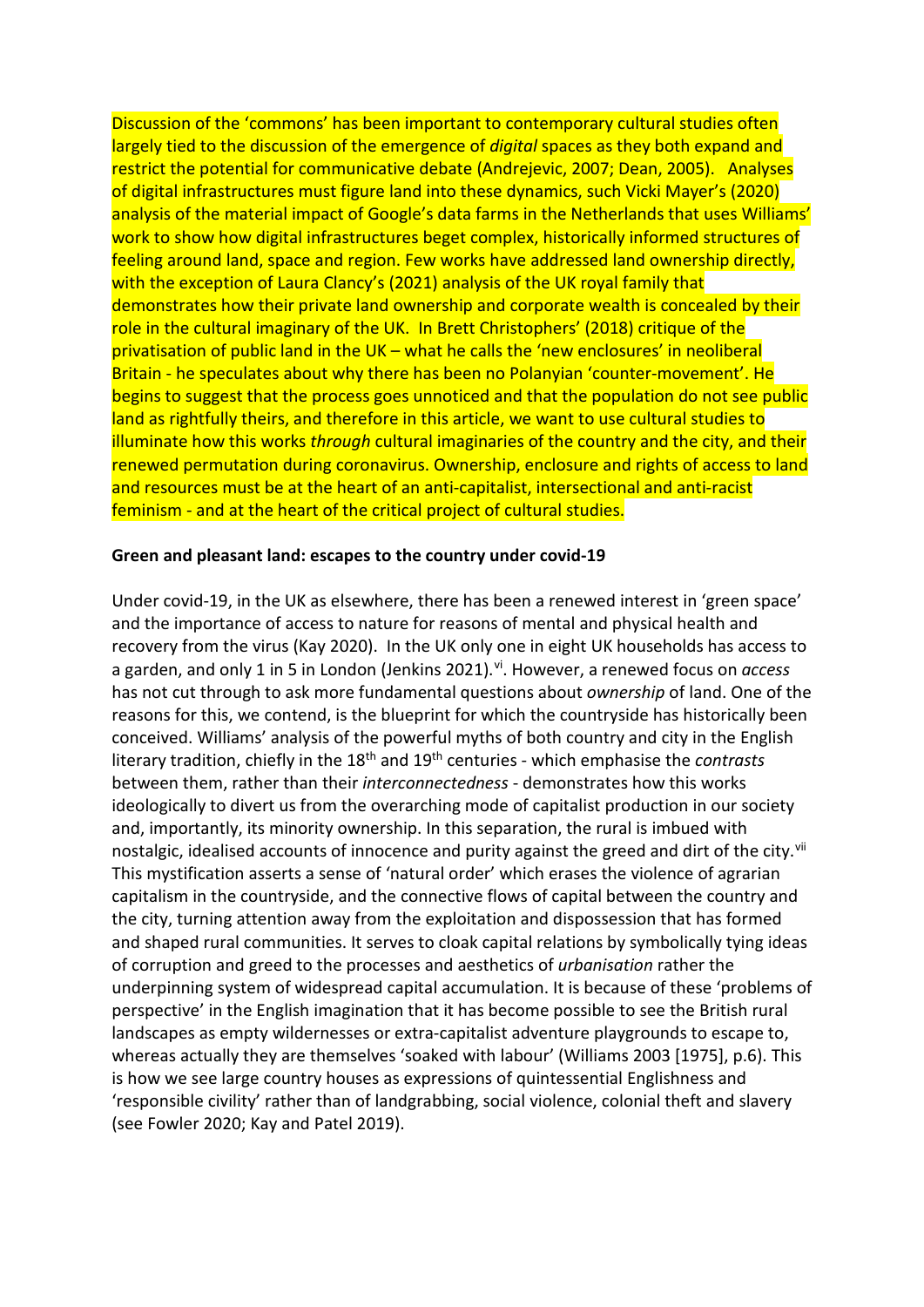Covid-stricken Britain has spawned refreshed cultural imaginaries of the country-city relation, and intensified idealisations of the pastoral, in a context where a widespread existential crisis has led to extended cultural conversations about 'what really matters'. To take just one example: the BBC identified 'the standout aesthetic of the year 2020' as 'cottagecore' – this is a social media aesthetic which 'romanticises the return to traditional bucolic attributes', such as 'rural self-sufficiency and delicate décor, with a heavy dose of nostalgia' (Kashi, 2020). Cottagecore abounds on platforms such as Instagram, Facebook and Pinterest, as well as in the music videos of performers such as Taylor Swift, promoting 'modern escapist fantasies'. Social media posts are:

full of foraged mushrooms, long billowy dresses, gingham tablecloths, baskets of wildflowers, sourdough bread and mossy terrariums. There are babbling brooks surrounded by woodland, snails, beeswax candle-making, delicate doilies, farm animals, forest bathing and rustic simplicity.

A researcher of human behaviour cited in this BBC article suggests that these shifting aesthetic tastes represent 'almost a stepping away from conventional urban modernity'  $-\text{as}$ though these aesthetics are expressive of a widespread rejection of dominant social (and ecological) norms and materialist desires. Following Williams, we want to draw attention to the *misdiagnosis* of the problem, from which this need for 'escape' is imagined; that is to say, the problem is here construed as urban aesthetics and industrial production, rather than the system of capitalism per se. Furthermore, the framing of 'cottagecore' and pastoral scenes as escapes from contemporary ills continues a long narrative tradition that obscures the fact that the countryside is also scarred by inequality, poverty and exploitation. Of course the desire for a cottagecore aesthetic took on a material, literal form only for those who could afford it – and many wealthy city dwellers, who are highly unrepresentative of most people in the UK, were able to 'escape' to rural areas to 'sit out' the pandemic in rented cottages and second homes.

#### **Exodus: 'the race for space'**

Since 2020 reports abound of a longer-term 'exodus' from cities, with London's population set to decline for the first time since 1988 (Partington 2021), and spacious rural properties now increasingly sought-after, by the mobile, high-tech middle classes who are able to work from home. This is in contrast to the frontline key workers of the cities whose bodies must still crowd onto public transport as one of the 'starkest images of Britain's class divide' (Stern 2020). The mediated countryside has become an idealised escape, not only from the virus, but from bourgeois accounts of over-work and alienation – or perhaps as the reward for the latter. This repeats older longings found in English poetry and literature, from the 1880s onwards, for the 'green peace' of England that was set up in contrast to the alienation and 'tropical or arid places' of Empire (Williams 1973). The 'birds and trees and rivers of England', as well as the English natives speaking in one's own tongue, were the yearned-for rewards upon return from imperial 'service'. In these literary texts, the idea of 'home' was powerfully tied to 'the residential rural England, the "little place in the country" to return to' (Williams 1973: 282).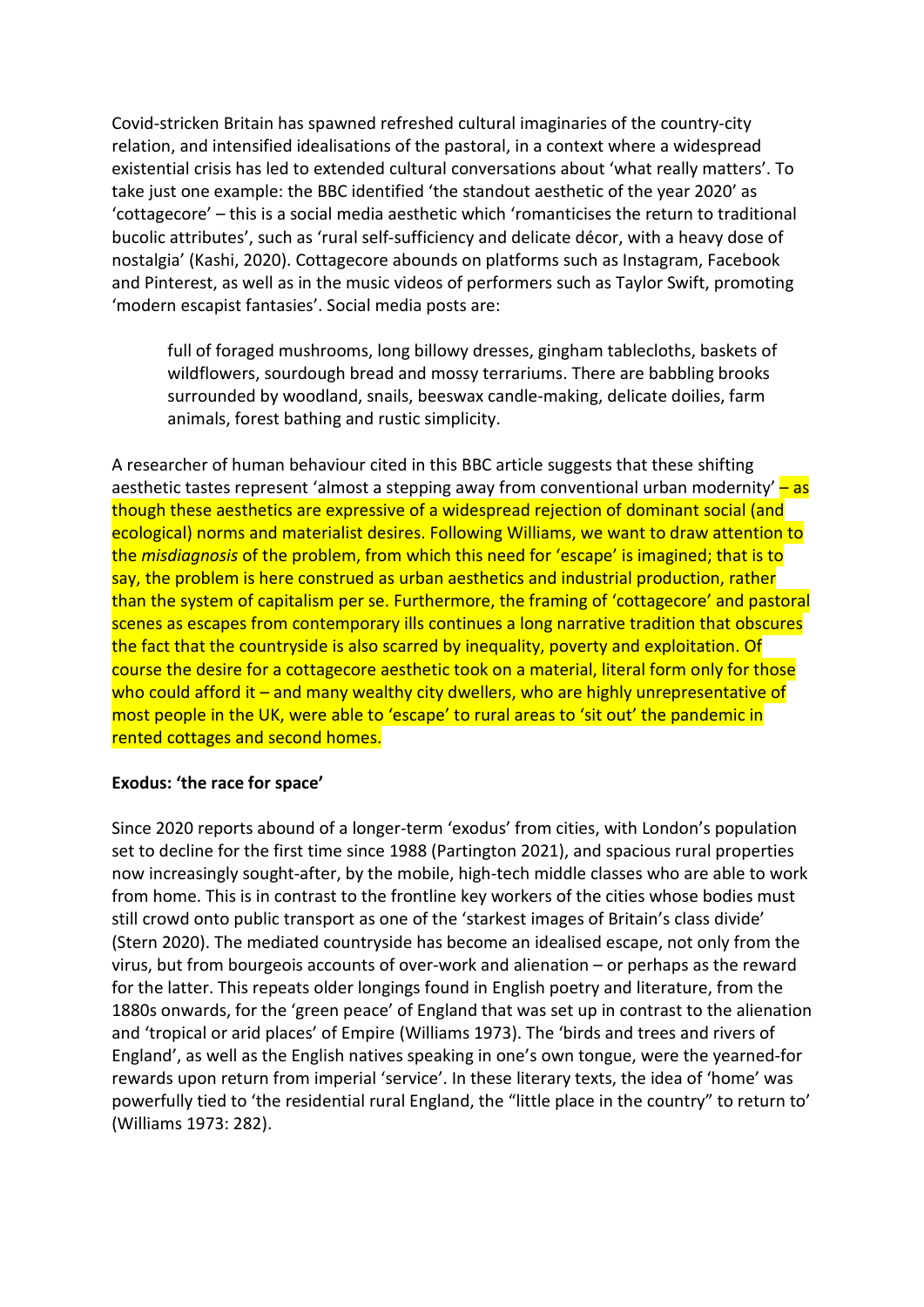In the pandemic, broadsheet newspapers have been replete with articles wrestling with whether to up-sticks and leave the pressure and pollution of the city for a simpler life in the countryside. A *Times* article in April 2021 entitled 'Should I move to the country?' provides a balance sheet of pros and cons to help conflicted readers answer this question. Pros include: 'Afford a bigger house and garden, where property prices are cheaper'; 'Reduce your mortgage or even pay it off completely' and 'Improved quality of life, with green spaces, fresh air and fewer people'. Cons include: 'Less varied choice of restaurants, cultural attractions and leisure opportunities on your doorstep'. In October 2020, an *Observer* headline read: 'Green and pleasant beats urban buzz as families opt to leave cities' (Osborne 2020).

An article in the conservative *Telegraph* was headlined: 'Moving to the country: History repeats itself as urbanites flee virus-hit cities for rural retreats', and it was noted that

city-dwellers [are fleeing] to the countryside to escape the density of virus breeding grounds and[viii](#page-14-7) lack of outdoor space. Just as the miasma theories of the 1800s led to the creation of parks as a 'vital lung' in London and the well-to-do sought to escape the "Great Stink"; urbanites in the times of Covid want a slice of country life to improve their mental and physical health. (Butcher 2020)

Property prices in many rural areas continue to rise, in what many media outlets report as 'the race for space'. In May 2021, it was reported that prices in the least-densely populated areas of the UK have risen almost twice as much as those in the most-densely populated areas. Lockdown has 'fuelled a desire for space, access to gardens, and less crowding' and this is likely to become a longer-term trend.<sup>ix</sup>

Meanwhile 'second homes' have been a source of tension as many have used theirs as a space to lock down (Zogal and Emekli 2020) in order to get away from the city, but potentially placing pressure on rural communities and their depleted health infrastructures.<sup>x</sup> Despite this, the 'entitlement' to second home ownership is never pitched against the startling picture of rising homelessness in austerity Britain. In fact, whilst some hotels were encouraged to take in homeless people for a relatively brief period in 2020 under the 'Everybody In'[xi](#page-15-2) initiative, the private second home was still seen as sacred. Of all the apparently more 'socialist' measures brought into cope with the virus - such as the guaranteed furlough schemes for (some) employees, which were granted in the name of saving 'business' - property ownership and privatisation was never up for discussion. Despite the virus creating greater need for space, clean air and safe homes, second home entitlement continues to be supported by a moralising agenda in which appropriate guardianship of England's 'green and pleasant land' is protected and hoarded.

## '**Responsible civility' as anti-materialism**

Earlier romantic notions of the landowner as the moral custodian of nature, in 'his' proud care of home, land and the 'national' table through the maintenance of his country house were drawn out in English literature and poetry as examples of 'responsible civilisation'. This was part of an 'improving' rhetoric of progress, covering over the violent outcomes of the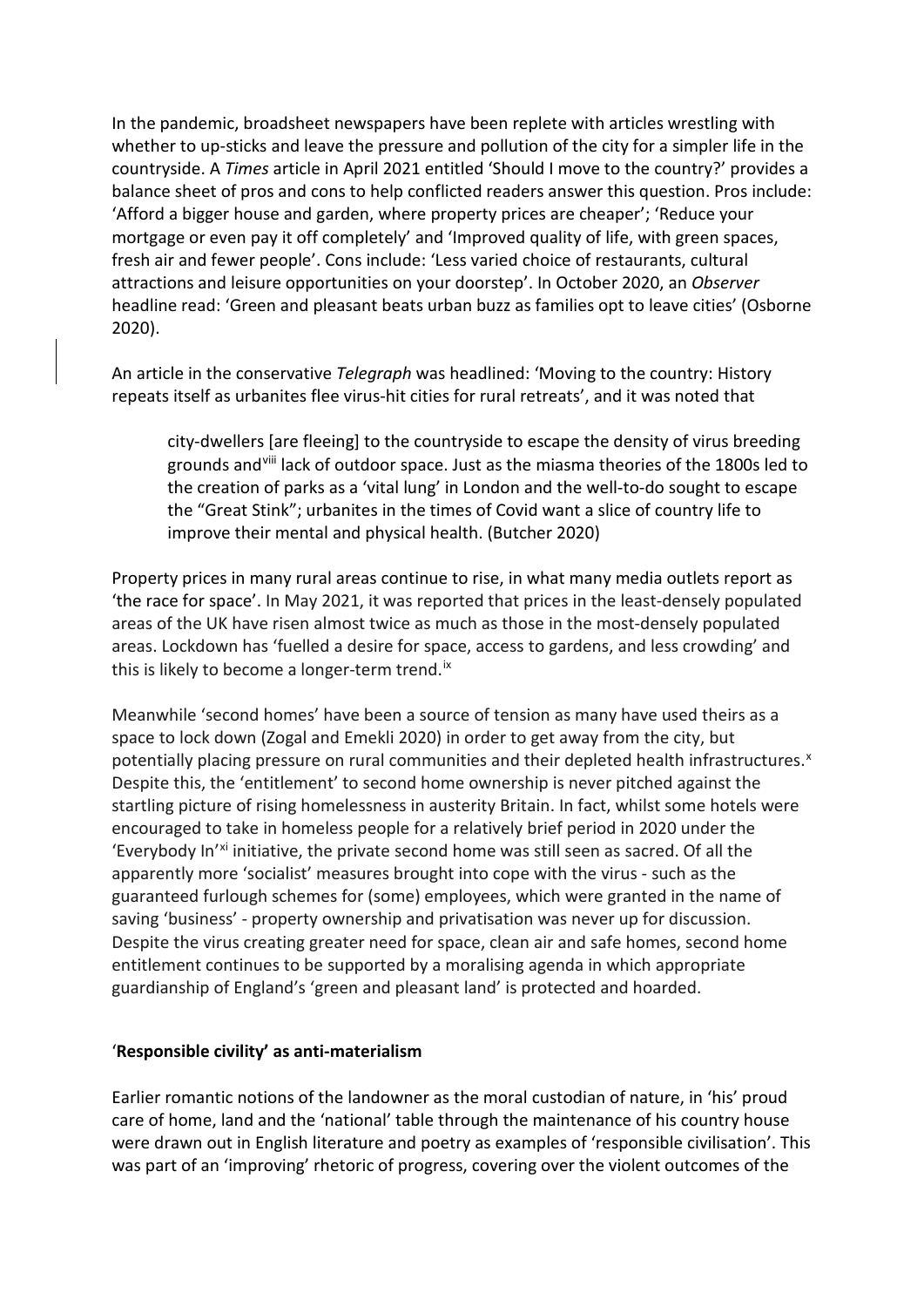exploitation of production (Williams 1973:27). This is now extended in the present, in which the current cultural longing for the countryside and a better 'quality of life' is now so often construed as a form of self-responsibilisation and anti-consumerism. An article in *Vice*  magazine on changing consumer habits - for example a global drop in sales of luxury goods such as jewellery and perfume – even suggested that covid-19 has seen 'a very strong backlash against this land-grabbing of material ownership'<sup>[xii](#page-15-3)</sup>. It is precisely the figuring of the country as *outside* of, or in opposition to, capitalism (which is associated with the power and industry of the city) that allows its visual fetishisation to be taken as a *rejection* of capitalism. What this obscures is that such a choice is materially premised on the capitalist system of private property and symbolically coded as retreatist, anti-social, fantasy of *privatised* escape.

This rejection of 'materialism', and of the frenetic temporalities of work in the city, are made possible precisely through the logics and inequalities of financialised capitalism. As William Davies and Nick Taylor (2020, np), in their study of elites who have moved to the countryside, speculate: 'we could be witnessing a new compact between wealth and the countryside' with 'a new type of "environmentalism of the rich" […] and the deployment of private capital in pursuit of elite visions of "nature", "wilderness" and a de-commodified existence'. This appears to be 'a deliberate distancing from the urban world of exchange values, heteronomous work practices and consumerism' but the authors note that it would 'be odd to describe this as "anti-capitalism", when it is so buttressed by asset prices and the human capital of the elites concerned'. As such, while the 'race for space' is constitutive of deepening spatial inequalities, it is *culturally* imagined as a form of responsibilisation, illustrative of benign and communitarian social impulses. It is this 'problem of perspective', as Williams puts it, that underpins and animates capitalist power.

## **Mother/Nature**

Our understanding of how certain spaces and spheres of life can be symbolically cleansed of the exploited labour that sustains them must also be informed by feminist theories of social reproduction under capitalism. Jilly Boyce Kay (2020) has argued elsewhere that the state missive to 'stay at home' under coronavirus has particular implications for women because the home is also a site of labour, exploitation and often violence. As the violence and exploitation that exist in the countryside are invisibilised through idealised images of the rural, so too is the private, domestic household imagined as a place of safety and retreat in dominant media discourses of 'home'. According to the Centre for Women's Justice, figures for domestic violence have spiked during lockdown in most countries<sup>[xiii](#page-15-4)</sup>, and gender inequalities have sharpened and deepened for the poorest as well as for those middle-class professional women for whom doing both paid and unpaid labour in the domestic space meant that 2020 was a 'lost year' for their careers (Ferber and Swindells 2021). We might see the romanticised images of domestic bread-making, crafting cultures (Martin 2020) and elaborate home-decor projects as operating a similar set of mythical denials of the socially reproductive *labour* that constitutes capitalism's background conditions of possibility (Fraser 2016).

The virus has further exposed that the undervalued, feminised work of care is vital to recovery. This has been both spectacularly visible, through public displays of affection and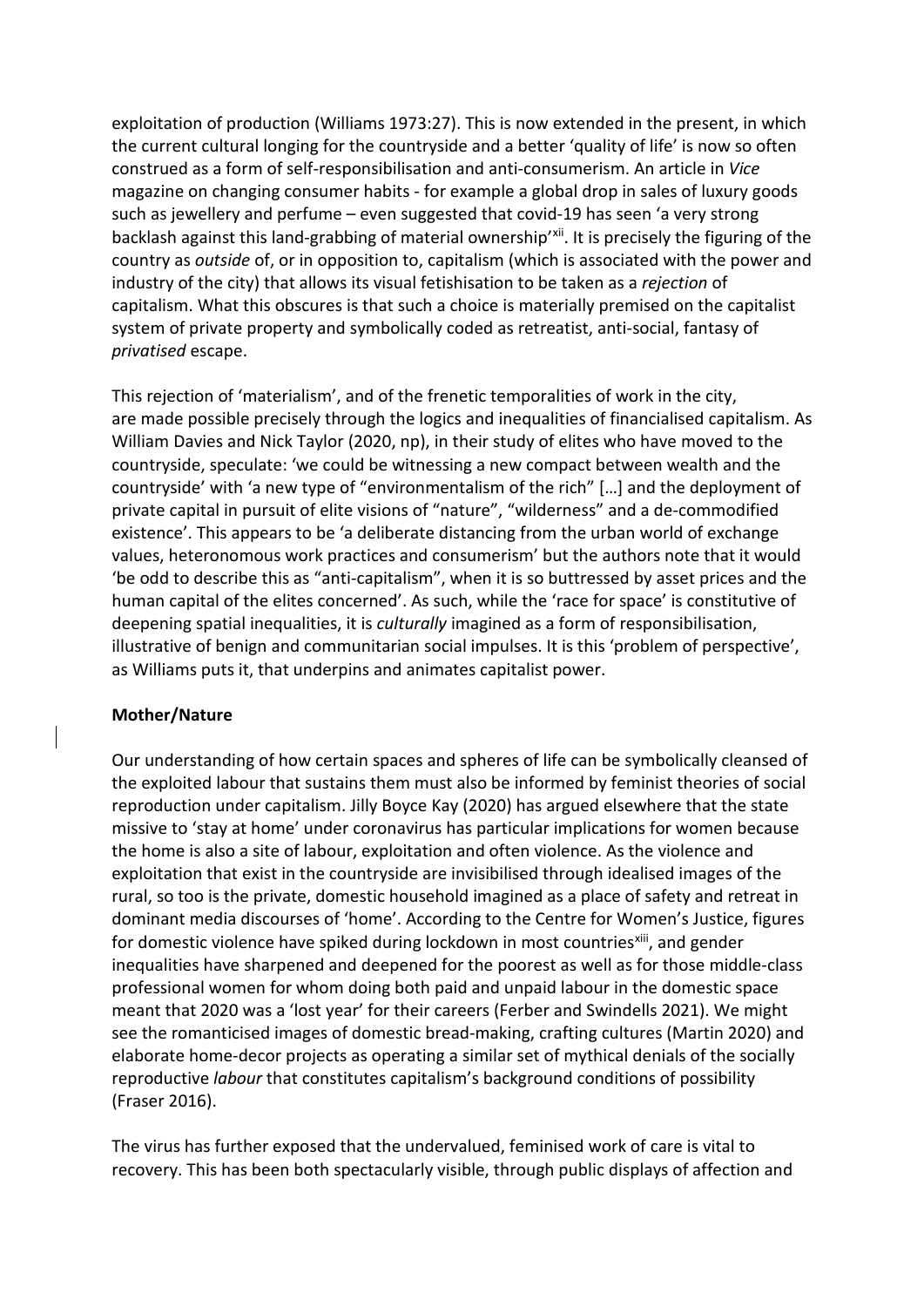the instruction to 'clap for carers' across the UK, with loving images of NHS workers cropping up across cities and the countryside - and yet simultaneously covering over the increasing march of the privatisation of care and health services (Wood and Skeggs, 2020). Care labour is primarily undertaken by women and ethnic minorities; the deaths of labourers in the front lines have been disproportionately black and minority ethnic (Kabbassi 2021). The exploited labour of marginalised people in the service of venture capital is therefore made to look like an act of freely given heroism, service or love.

The countryside, much like idealised images of the family around 'hearth and home', is imagined as an extra-capitalist zone, a place for retreat, respite and replenishment. Both 'mother' and 'mother nature' appear as a guaranteed and ever-available resource for physical and emotional nourishment. Williams shows how the fruits of the country are made to appear as 'magically self-yielding' where their production is construed as free of violence. Similarly, feminists have shown how institution of motherhood is seen as a source of freely given love. Adrienne Rich wrote of motherhood, there is 'no symbolic architecture [that] comes to mind, no visible embodiment of authority, power, or of potential or actual violence' (Rich 1976, 274). These are debates which have been extensively developed in questions around eco-feminism and cyborg feminism (see Alaimo 2010) which we do not have space to do full justice to here. But we note that the patriarchal family unit, like the countryside, is not outside of capitalism but fundamental to its sustenance and replenishment which these mythical sets of relations, which produce terms like 'mother nature', help to render unseen and exploitable. Indeed, scholars of 'green thought' have noted that the nature/society duality underpins the structural violence against women and people of colour: Jason W. Moore argues that: 'No less than the binaries of Eurocentrism, racism, and sexism, Nature/Society is directly implicated in the modern world's colossal violence, inequality, and oppression' (Moore 2016, p.2).

Feminist theorists seek to abolish or re-invent the distinction between productive and socially reproductive labour and it is important to recognise the current calls to re-centre care as part of the vision for a new sustainable future (Care Collective 2020). Williams's call, following Engels, to abolish the ideological distinction between town and country, and dismantle the capitalist division of labour between industrial and agricultural, cannot therefore proceed fully without being enriched by feminist and anti-racist theories. Cultural imaginaries of the country-city relation - and the ways that exploited labour becomes, in Williams's terms, 'dissolved' into our ways of seeing the land - work in ideological coproduction with the valorisation of privatised conceptions of 'home' and 'care' which similarly 'dissolve' the structural violence of heteropatriarchal and racial capitalism.

#### **Dark factories and dirty secrets: images of Leicester under covid-19**

Thus far we have considered how the violence of heteropatriarchal and racial capitalism is ideologically 'cloaked' through discourses of privatised escape to bucolic pastoral scenes. But the ideological potency of idealised rurality is only made possible through its binarized relationship to its 'other': a corrupt and diseased urbanity. Here we turn to the example of mediation of the city of Leicester during lockdown, and the ways in which systemic exploitation and oppression in this urban space were also – albeit differently – obscured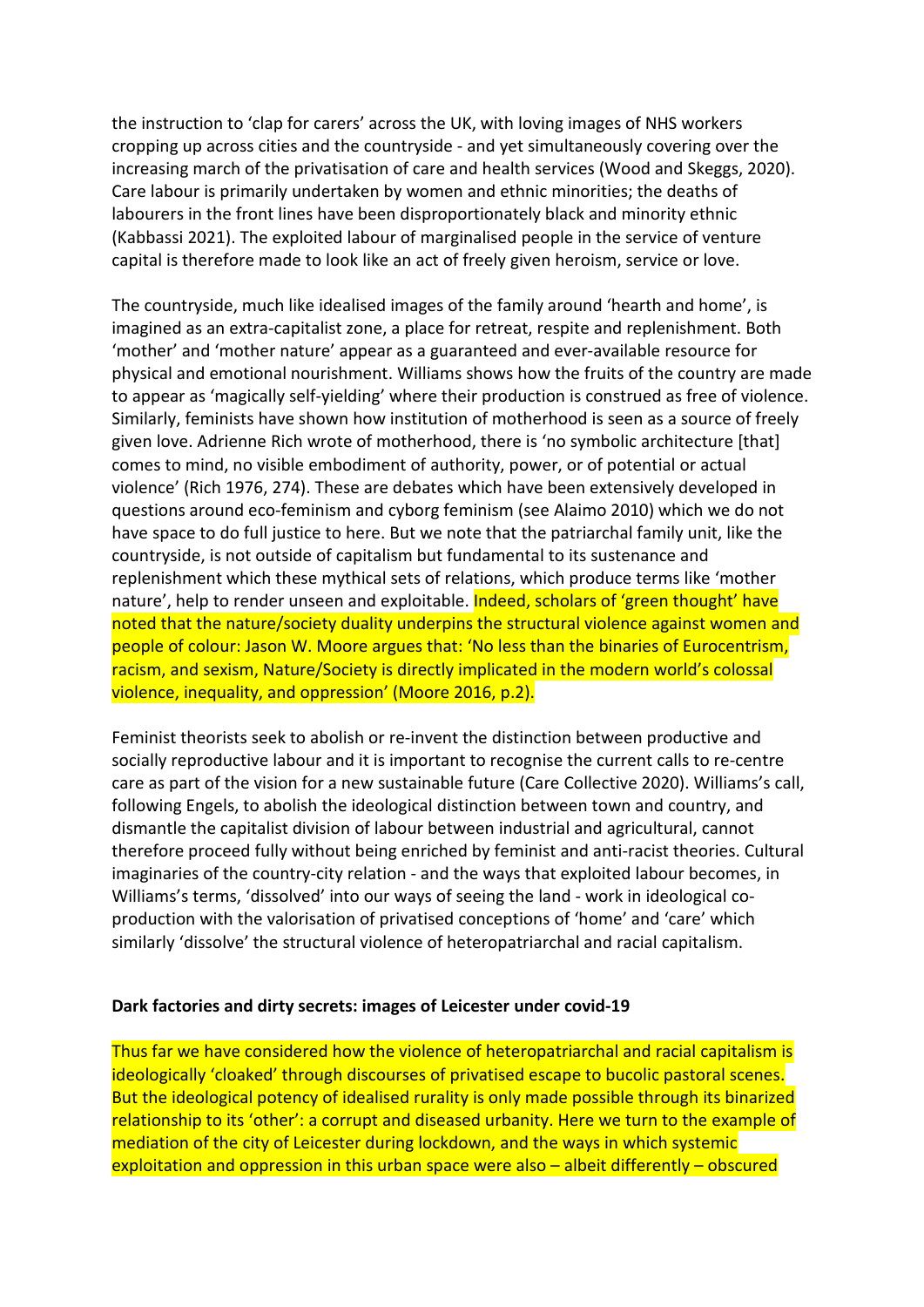through these media representations. During the summer of 2020, at around about the same time as Black Lives Matters protestors had pulled down the statue of the slaver Edward Colston in Bristol, a 'national shame' came to media prominence around exploitation of textile workers in Leicester, a city in the East Midlands of England with a population of around 350000. While media reports of Leicester's 'dark factories' had been made before, they resurfaced in June 2020 as part of the rationale for Leicester's strict local lockdown, the first in the country, due to comparatively higher rates of infection in the city. An undercover reporter from the *Sunday Times* had been offered a job for as little as £3.50 an hour — less than half the minimum wage — to pack clothes for Boohoo, the internet fast fashion retailer, in a factory in the eastern part of the city. This was then widely reported across national and international media as Leicester's – or Britain's – 'dirty secret'.

Leicester is significant because it has become the first city in the UK where white people do not constitute the majority of the population (Leicester City Council 2020) and in 2016, when Leicester City football club won the Premier League against the odds, international media heralded the city as a beacon of hope for multiculturalism<sup>xiv</sup>. However, in the context of the pandemic, the racialised identity of Leicester has been weaponised for the purposes of racist misinformation on social media, in which minority ethnic communities have been *blamed* for the spread of the virus and the ensuing local lockdown in Leicester (see Day 2020). High rates of infection, coupled with the BooHoo scandal, re-framed Leicester's Black and Asian populations from that of 'exoticism' to 'dirt' in a process of 're-colonisation', argues Bal Sokhi-Bulley (2020). Stallybrass and White (1986), in their analysis of the generation of 19th century bourgeois 'civilised' society in Britain, discuss how the disease and dirt of the city was symbolically transcoded onto those living in poor conditions. In the classifying discourses the poor literally became the sewage, disease and dirt that the bourgeois middle classes feared - processes that are still at work in contemporary British digital tabloid culture (Wood, 2018). Here, discursive classifications of the exploited people of Leicester's 'dark factories' – mostly women - are not seen as part of the global working class in need of structural liberation, but as alien bodies whose very presence within the country was a source of 'shame'.

One example of these logics in play was a *Sky News* report entitled '10,000 could be being kept in slave-like conditions in factories in Leicester' which showed a white female reporter intrepidly entering into the Imperial factory building in the east of the city $^{xy}$ . The establishing shot showed the imposing, decaying multi-storey building before honing in on the bodies of Asian women workers, briefly glimpsed through smashed windows or behind quickly-slammed doors. The reporter's voiceover tells us: 'Hundreds of factories in crumbling buildings [are] divided into a maze of workshops where our cameras weren't welcome'. On the *Sky News* website is written text by the reporter:

At first glance it looks like a run-down relic of a bygone era. But as you walk into the courtyard behind the building, it's like entering a land that time has forgotten. Many of the windows have been smashed and patched up from the inside with cardboard.

Fabric is draped across any windows that still have panes of glass. It's impossible to see in. There's rubbish everywhere. The fact it's raining doesn't help.

Some people appear on a staircase, only to see me and run back inside [...]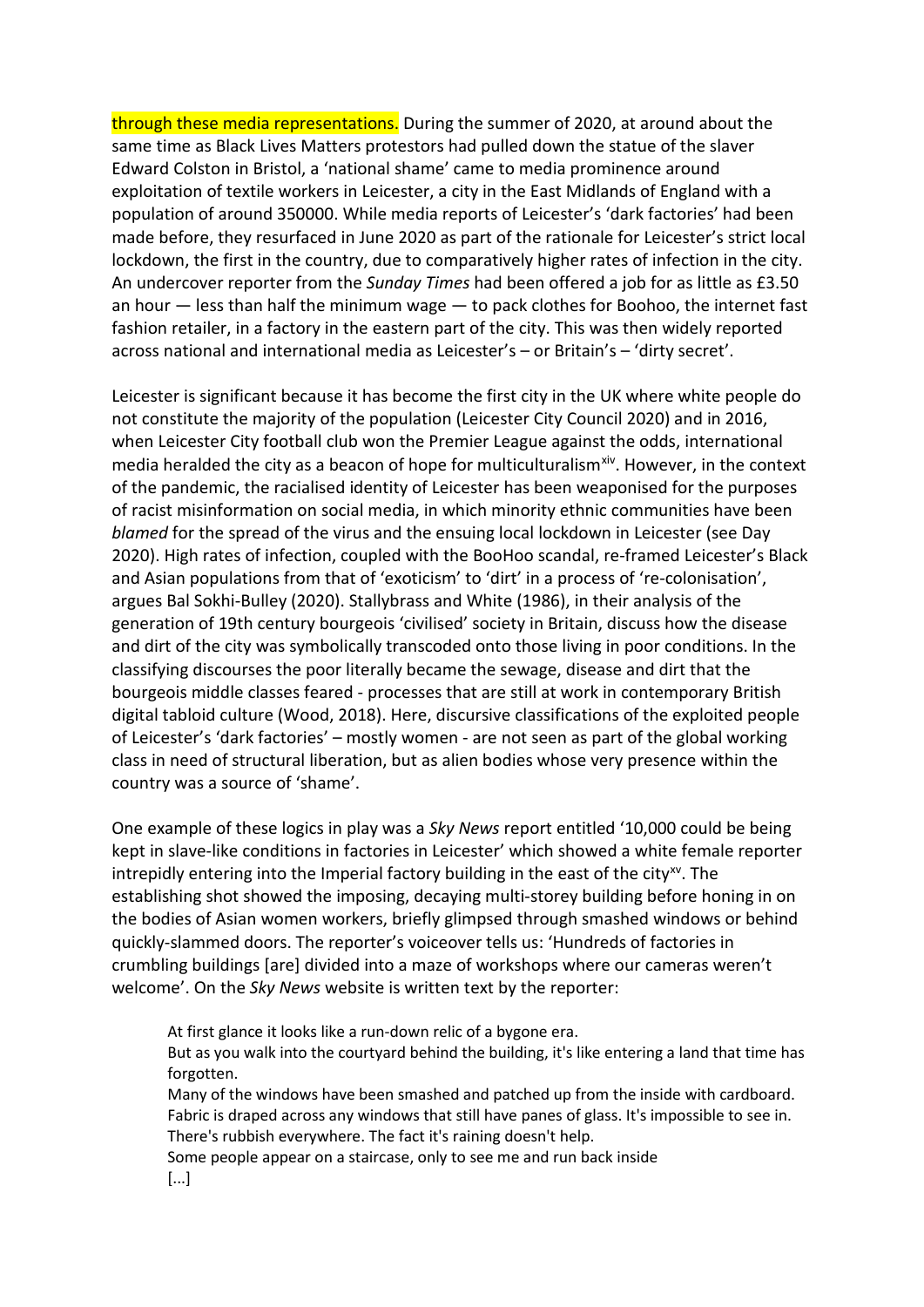Many other newspapers, broadcasters and media outlets then followed up with reports into the 'Victorian' and 'Dickensian' conditions of garment factories, contributing to a discourse of 'concern' and 'shame' about 'modern slavery'. A sense of incredulity pervaded media and political responses - that such a thing could possibly be happening in  $21<sup>st</sup>$  century Britain. This is a move that pitches the factory conditions as backward, regressive and illicit and as somehow antithetical to the contemporary operations of the capitalist system. These powerful *ways of seeing*, in which the bodies of workers were themselves coded as a 'dirty secret' or 'matter out of place' (Douglas 2002), helped to shape and legitimise the dominant political and media response where migrant worker literally *became* the virus.

### **'Modern' slavery**

Many of the workers in the factories, as elsewhere in Britain, have the immigration status of No Recourse to Public Funds (NRPF), meaning they are not eligible for statutory sick pay; they are employed by firms with no union recognition that lack health and safety provisions (Sokhi-Bulley 2020). Voices pointing to the structural preconditions of their extreme exploitation, or the continuities of their treatment with the logics of racial capitalism, were marginalised in mainstream media framings. The white Conservative MP for North-West Leicestershire, Andrew Bridgen, featured as the leading expert in mainstream media coverage; he decried the 'modern slavery' of the 'Leicester sweatshops' claiming that 'there are probably ten thousand modern slaves in Leicester' and that 'one in eight of the people walking the streets of Leicester East is a slave'[xvi.](#page-15-7) His repeated figuring of people as 'slaves' not as exploited and unprotected workers with no other access to the means to sustain life, but as bodies transcoded as *always-already* 'slaves' – contributes to the way of seeing the situation as an isolable problem to be 'rooted out', rather than to be structurally transformed. In these classifying discourses, the bodies of the garment workers became symbolically transcoded as embodiments of corruption, uncleanliness and disease, and even as coronavirus itself. As Bridgen repeatedly said: 'you will not sort out the virus flare-up in Leicester until we sort out the slave sweatshops'.

This logic of 'rooting out', cloaked in discourses of concern and care for the vulnerable, was also mobilised in a report commissioned by the so-called Centre for Social Justice, a rightwing think-tank, which was quoted extensively across media coverage, entitled: 'Parallel societies: slavery, exploitation and criminal subculture in Leicester'. To accompany this report, the think-tank's co-founder and Conservative politician Iain Duncan Smith (2020) wrote an article for the *Telegraph* entitled, 'It's not just the migrant boats that we need to go after', read: 'We must act now. […] We have to go after the criminals, no matter who they are and despite any cultural sensitivities, while rooting out corruption in official circles wherever it exists'. This is a particular *way of seeing* the problem of exploited labour - as a 'parallel' world of moral and literal disease, aberration, and criminal subculture - is consistent with the problematic labelling of labour exploitation as 'modern slavery' which invokes a criminal justice response rather than one focussed on labour protections and human rights (see Webber 2019; Craig et al 2019; Goodfellow 2018). As Emily Kenway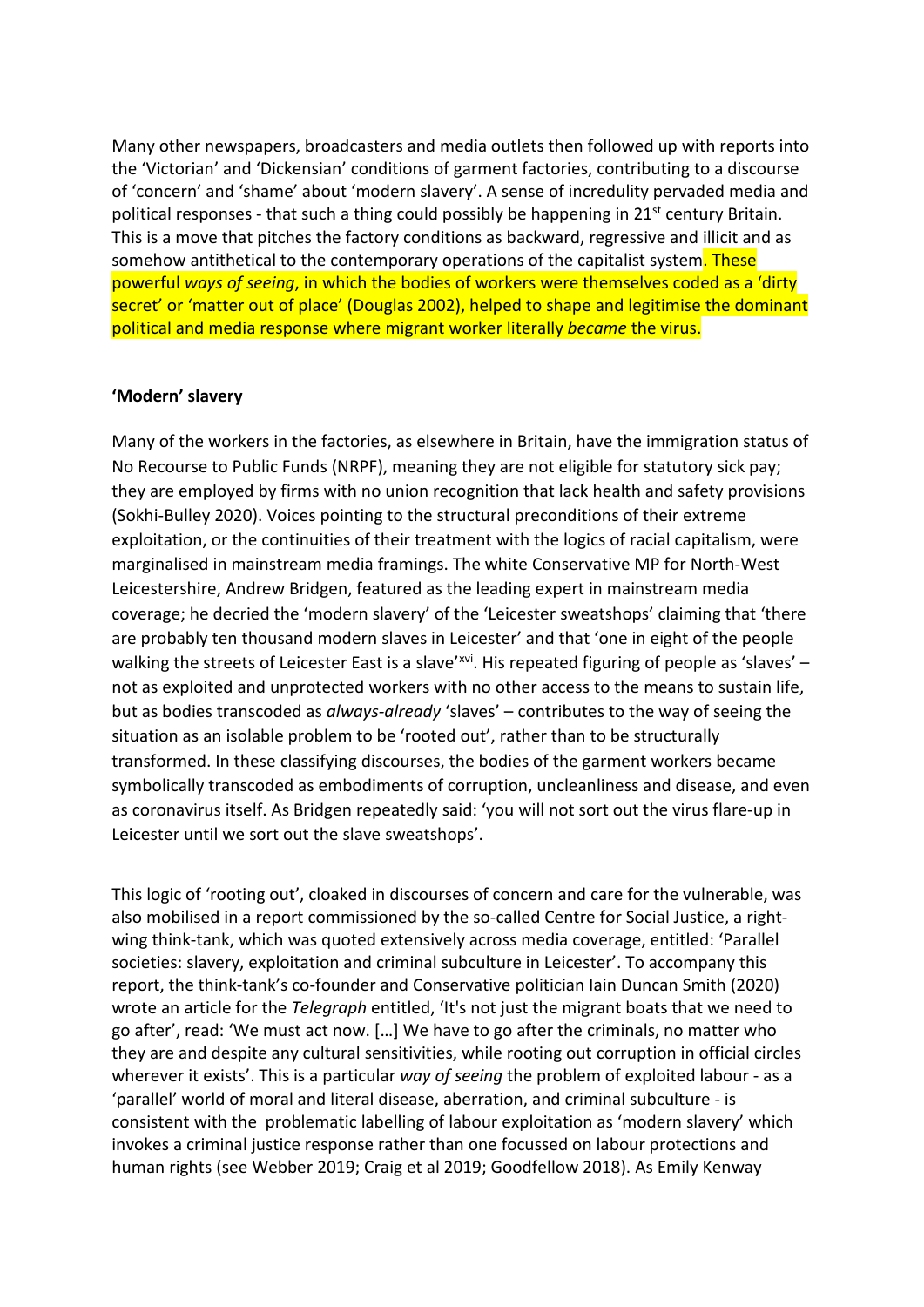(2021) points out: 'The modern slavery story is adept at providing moral legitimacy for the very policies that enable severe exploitation in the first place'.

We can easily see the continuities with Williams' analysis of images of the 'darkness' and 'poverty' of city in nineteenth century England - in his case, he showed how East London was figured as the most abject urban space in the country, as 'unknown' and 'unexplored' (2015 [1973], 318) – as with the impenetrable 'dark factories' of Leicester. This way of seeing the problem of the city – in which the darkness and squalor are condemned, but not the system that produces them - repeats 'the illusion in the crisis of our time: that it is not capitalism which is injuring us, but the more isolable, more evident system of urban industrialisation' (1973:96). In the 19<sup>th</sup> century, the dominant response to the 'problem' of dirty and unruly urban bodies in 'murky, swarming, rotting London'<sup>[xvii](#page-15-8)</sup> was to assimilate and 'problem' [i](#page-15-9)n Leicester - 'all smelly, sticky and rotten' as the think-tank report put it<sup>xviii</sup> - is educate them into cleanliness and respectability. In 2020, however, the response to the one of 'rooting out'. The symbolic loading of the 'dirty scandal' facilitates the ideological separation of the problem from the broader structures of racialised capitalism and gendered exploitation. It allows for the invocation of narratives of '*modern* slavery' but simultaneously cleanses them of any direct connection to colonial histories, violence, or even the contemporaneous prominence of the Black Lives Matter movement.

## **Conclusion: Uncloaking the enclosures**

These cultural narratives during Covid 19 repeat the imaginary separations of the country and the city and make it very difficult to 'recognise, adequately, the specific character of the capitalist mode of production, which is not the use of machines or techniques and improvement, but their *minority ownership*' (Williams 1973 p.422, our emphasis). These cultural representations, we argue, must form part of our understanding of why there is not a Polanyian 'counter-movement', as Christophers notes, against the new round of enclosures. It is therefore a pressing political project to continually assert the interconnectedness of urban and rural realms - against the enormous cultural forces determined to set them in contrast to one another. The economic structures that force migrant women into unsafe and exploitative waged work in the post-industrial, crumbling factory buildings of Leicester are the same that allow wealthy elites to 'up sticks' and buy eco-properties in the countryside, complete with their high-tech home offices and rustic vegetable gardens. But these systems are ideologically obscured by the particular, powerful figurations of 'dark cities' and 'rural retreats', by the failure to see the exploited workers in Leicester and elsewhere as part of the working class, by the failure to see the social and reproductive labour that sustains capitalism and breaks lives, by the failure to see capitalism at all.

We argue that these ideological articulations of the country and the city are exacerbated and fuelled under covid. The more the virus exposes the need for collective action and interdependence, for sustained care structures, for more solidarity - the more that capital and the mainstream media must sell us the idyll of private escape. Since the advent of coronavirus, new permutations of this 'protecting illusion' have emerged; in this logic, the solution to what are understood as the intrinsic harms of city-dwelling are not to build a 'new Jerusalem', but to stage an individual exit and expel the 'rottenness' from the nation.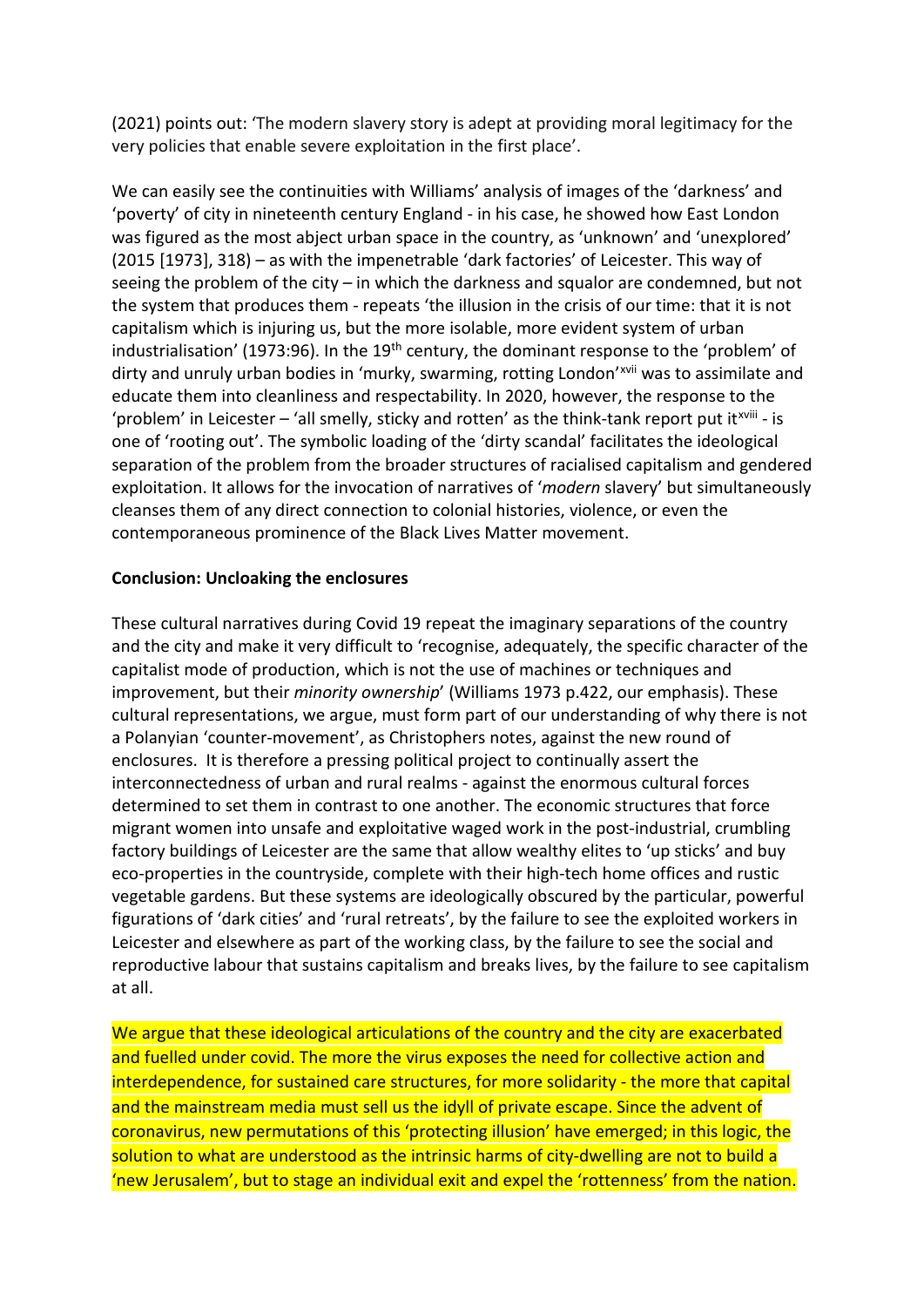In this context, we might see the 'race for space' as the latest of many rounds of enclosure, but this time in a context of an 'environmentalism of the rich' (Fraser 2021). In these powerful ethno-national logics, it is clear that not everyone is entitled to this land, and not everyone should be trusted with it<sup>[xix](#page-15-10)</sup>. This is the 'natural order' where the rural is figured as a private place to escape for the entitled few, and the 'commons' is restricted, surveilled and policed. This enables increasing violence towards those who dare to gather in common, or seek refuge in Britain, which will only help sustain capitalism in its new post-covid phase. As such, we argue that Raymond Williams's critique of cultural representations of the country and the city, enriched by feminist and anti-racist theory, ought to become a more central focus for cultural studies. This constructed dualization of city and country obscures the need for making all spaces clean, sustainable, and liveable for everyone, therefore rather than heralding the solution to the coronavirus crisis as private rural escape, what we really need - following Federici (2019) - is a communal re-ruralisation of the world.

# **References**

Alaimo S. 2010. *Bodily Natures: Science, Environment, and the Material Self*. Bloomington, IN: University of Indiana Press.

Andrejevic, Mark. (2007). Surveillance in the Digital Enclosure. The Communication Review 10(4), 295-317.

Butler, Patrick (2020) 'City dwellers idealise Britain's countryside, but there's no escaping rural poverty'. *Guardian,* October 13.

[https://www.theguardian.com/society/2020/oct/13/city-dwellers-idealise-britains](https://www.theguardian.com/society/2020/oct/13/city-dwellers-idealise-britains-countryside-but-theres-no-escaping-rural-poverty)[countryside-but-theres-no-escaping-rural-poverty](https://www.theguardian.com/society/2020/oct/13/city-dwellers-idealise-britains-countryside-but-theres-no-escaping-rural-poverty)

Christophers, Brett. 2018. *The New Enclosure: The Appropriation of Public Land in Neoliberal Britain.* London: Verso

Clancy, Laura (2021) *Running the family firm: How the monarchy manages its image and our money* Manchester, Manchester University Press.

Davies, Will and Nick Taylor. 2020. 'Investing to escape: the 'Financial Independence Retire Early' movement'. Centre for the Understanding of Sustainable Prosperity. <https://www.cusp.ac.uk/themes/m/blog-wd-nt-f-i-r-e/>

Dean, J. 2005. 'Communication Capitalism: Circulation and the foreclosure of politics' *Cultural Politics* 1.1.51-74.

Dorling D (2019) Austerity bites- falling life expectancy in the UK. *In the BMJ opinion*. <https://blogs.bmj.com/bmj/2019/03/19/danny-dorling/> (accessed 19th May 2020).

Butler, Judith. 2009. *Frames of War: When is Life Grievable?* London: Verso.

Butler, J (2020) Judith Butler on the Violence of Neglect Amid a Health Crisis. *Nation.*  <https://www.thenation.com/article/culture/judith-butler-force-of-nonviolence-interview/>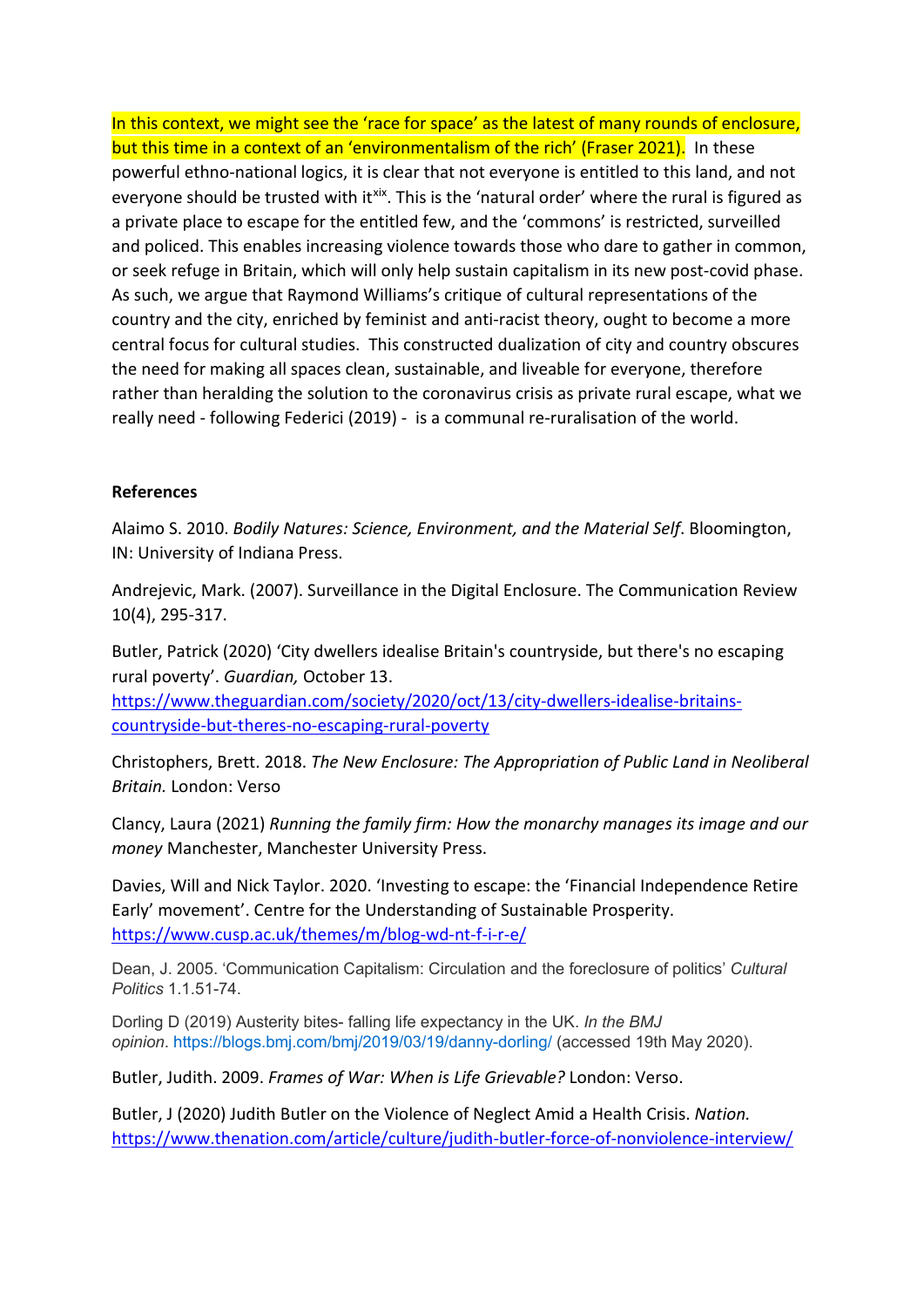Campbell, Paul. 2020. 'Coronavirus is hitting BAME communities hard on every front'. *The Conversation.* [https://theconversation.com/coronavirus-is-hitting-bame-communities-hard](https://theconversation.com/coronavirus-is-hitting-bame-communities-hard-on-every-front-136327)[on-every-front-136327](https://theconversation.com/coronavirus-is-hitting-bame-communities-hard-on-every-front-136327)

The Care Collective. 2020. *The Care Manifesto* London: Verso

Chakraborti, N, Garland, J (2004) England's green and pleasant land? Examining racist prejudice in a rural context. *Patterns of Prejudice* 38(4): 383–398.

Craig, Gary, Alex Balch, Hannah Lewis and Louise Waite (eds) (2019). *The Modern Slavery Agenda: policy, politics and practice in the UK*. London: Policy Press

Centre for Social justice. 2020. 'Parallel societies'. Available at: [https://www.centreforsocialjustice.org.uk/library/parallel-societies-slavery-exploitation](https://www.centreforsocialjustice.org.uk/library/parallel-societies-slavery-exploitation-and-criminal-subculture-in-leicester)[and-criminal-subculture-in-leicester](https://www.centreforsocialjustice.org.uk/library/parallel-societies-slavery-exploitation-and-criminal-subculture-in-leicester) 

Day, Aasma. 2020. 'Racists Are Using The Leicester Lockdown To Spread Lies About Its Asian Communities', July 2. [https://www.huffingtonpost.co.uk/entry/leicester-lockdown-racists](https://www.huffingtonpost.co.uk/entry/leicester-lockdown-racists-blaming-asian-ethnic-minority-bame_uk_5efcb472c5b6acab2849fc62)[blaming-asian-ethnic-minority-bame\\_uk\\_5efcb472c5b6acab2849fc62](https://www.huffingtonpost.co.uk/entry/leicester-lockdown-racists-blaming-asian-ethnic-minority-bame_uk_5efcb472c5b6acab2849fc62)

Federici, S (2004) Caliban and the Witch: Women, the Body and Primitive Accumulation. Brooklyn, NY: Autonomedia.

Federici, S (2019) Re-Enchanting the World: Feminism and the Politics of the Commons. Brooklyn, NY: Autonomedia.

Ferber, Aliona and Catharine Swindells. 2020. 'Inside Covid-19's "lost year" for women at work'. *New Statesman.* March 21.

[https://www.newstatesman.com/spotlight/coronavirus/2021/03/inside-covid-19-s-lost](https://www.newstatesman.com/spotlight/coronavirus/2021/03/inside-covid-19-s-lost-year-women-work)[year-women-work](https://www.newstatesman.com/spotlight/coronavirus/2021/03/inside-covid-19-s-lost-year-women-work)

Fowler, Corinne. 2021. *Green Unpleasant Land: Creative Responses to Rural England's Colonial Connections.* London: Peepal Tree Press.

Fraser, Nancy. 2016. 'Contradictions of capitalism and care'. *New Left Review.* July/August, 99-117.

Fraser, Nancy. 2021. 'Climates of capital.' *New Left Review.* 127 Jan/Feb. <https://newleftreview.org/issues/ii127/articles/nancy-fraser-climates-of-capital>

Gilroy, P (1987) *There Ain't No Black in the Union Jack* London and New York: Routledge.

Harris, R (2009) 'Black British, Brown British and British Cultural Studies' *Cultural Studies* 23(4), 483-512.

Hegde, Radha S. (2021) 'Contagion and the feminist transnational re-turn', *Feminist Media Studies,* Online First.

Jenkins, S (2021) 'Parks have been a lifeline during this pandemic'. *Guardian*. February 21. [https://www.theguardian.com/commentisfree/2021/feb/25/parks-lifeline-pandemic](https://www.theguardian.com/commentisfree/2021/feb/25/parks-lifeline-pandemic-buckingham-palace-royals)[buckingham-palace-royals](https://www.theguardian.com/commentisfree/2021/feb/25/parks-lifeline-pandemic-buckingham-palace-royals) (accessed 13/5/21)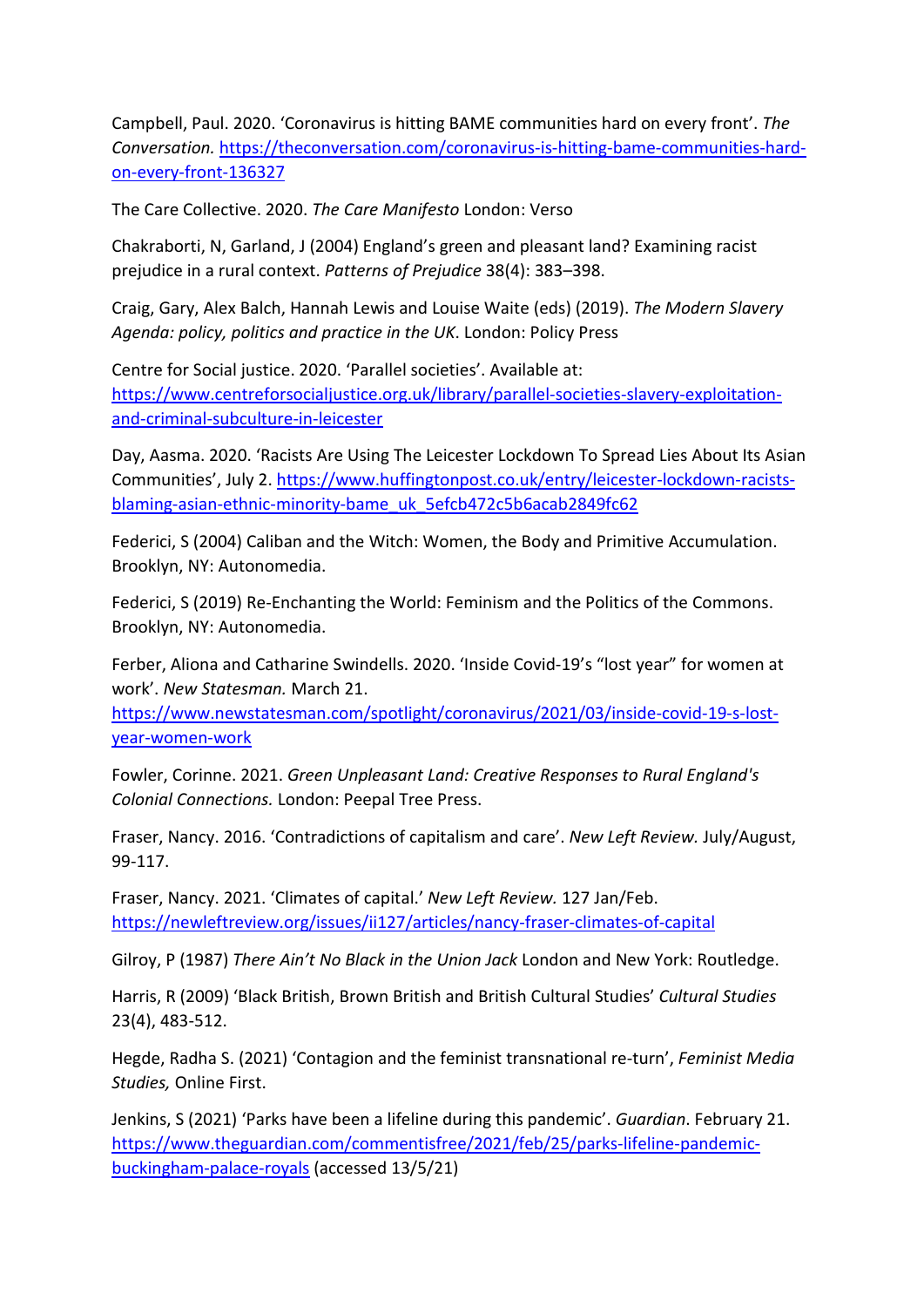Kabbassi, Kamran. 2021. 'Covid-19: Social murder, they wrote—elected, unaccountable, and unrepentant'. *British Medical Journal*, 372 (314) <https://www.bmj.com/content/372/bmj.n314>

Kashi, AR (2020) How did a bucolic dreamland became the perfect escape from real life? [https://www.bbc.com/culture/article/20201208-cottagecore-and-the-rise-of-the-modern](https://www.bbc.com/culture/article/20201208-cottagecore-and-the-rise-of-the-modern-rural-fantasy)[rural-fantasy](https://www.bbc.com/culture/article/20201208-cottagecore-and-the-rise-of-the-modern-rural-fantasy) (accessed 13/05/21)

Kay, Jilly Boyce. 2020. Re-enchanting the crisis: reflections on rurality, futurity and covid-19. *European Journal of Cultural Studies.* 23(6):1038-1045

Kay, Jilly Boyce and Kajal Nisha Patel. 2019. 'Making a spectacle of yourself: British-Asian wedding videography as alternative archives of belonging' in *The Wedding Spectacle Across Contemporary Media and Culture: Something Old, Something New* eds. J.B. Kay, M. Kennedy and H. Wood. London: Routledge.

Kay, Jilly Boyce. 2021. 'A life lasts longer than the body through which it moves: An introduction to a special Cultural Commons section on Raymond Williams. *European Journal of Cultural Studies*. 2021;24(4):1009-1020.

Kenway, E. 2021. *The Truth about Modern Slavery.* London: Pluto Press.

Kloet J de, Lin J, Chow YF. 'We are doing better': Biopolitical nationalism and the COVID-19 virus in East Asia. European Journal of Cultural Studies. 2020;23(4):635-640.

Leicester City Council. 2020. 'Joint Strategic Needs Assessment: Living in Leicester summary'. Available at: [https://www.leicester.gov.uk/media/186425/living-in-leicester-infographic](https://www.leicester.gov.uk/media/186425/living-in-leicester-infographic-summary-2020.pdf)[summary-2020.pdf](https://www.leicester.gov.uk/media/186425/living-in-leicester-infographic-summary-2020.pdf) 

Martin J. 2021. Keep crafting and carry on: Nostalgia and domestic cultures in the crisis*. European Journal of Cultural Studies.* 2021;24(1):358-364.

Mayer V. 2020. From peat to Google power: Communications infrastructures and structures of feeling in Groningen. *European Journal of Cultural Studies.*

Moore, Jason W. 2016. 'Introduction: Anthropocene or Capitalocene? Nature, History, and the Crisis of Capitalism'. In: *Anthropocene or Capitalocene? Nature, History, and the Crisis of Capitalism,* ed. J.W, Moore. New York: PM Press, 1-13.

Partington, Richard. 2021. 'London population set to decline for first time since 1988' – *Guardian.* [https://www.theguardian.com/uk-news/2021/jan/07/london-population-decline](https://www.theguardian.com/uk-news/2021/jan/07/london-population-decline-first-time-since-1988-report-covid-home-working)[first-time-since-1988-report-covid-home-working](https://www.theguardian.com/uk-news/2021/jan/07/london-population-decline-first-time-since-1988-report-covid-home-working) 

Rich, Adrienne. 1976*. Of Woman Born: Motherhood as Experience and Institution*. New York: Norton.

Skeggs, B. 2019. A crisis in humanity: What everyone with parents is likely to face in the future. Available at: [https://www.thesociologicalreview.com/a-crisis-in-humanity-what](https://www.thesociologicalreview.com/a-crisis-in-humanity-what-everyone-with-parents-is-likely-to-face-in-the-future/)[everyone-with-parents-is-likely-to-face-in-the-future/](https://www.thesociologicalreview.com/a-crisis-in-humanity-what-everyone-with-parents-is-likely-to-face-in-the-future/)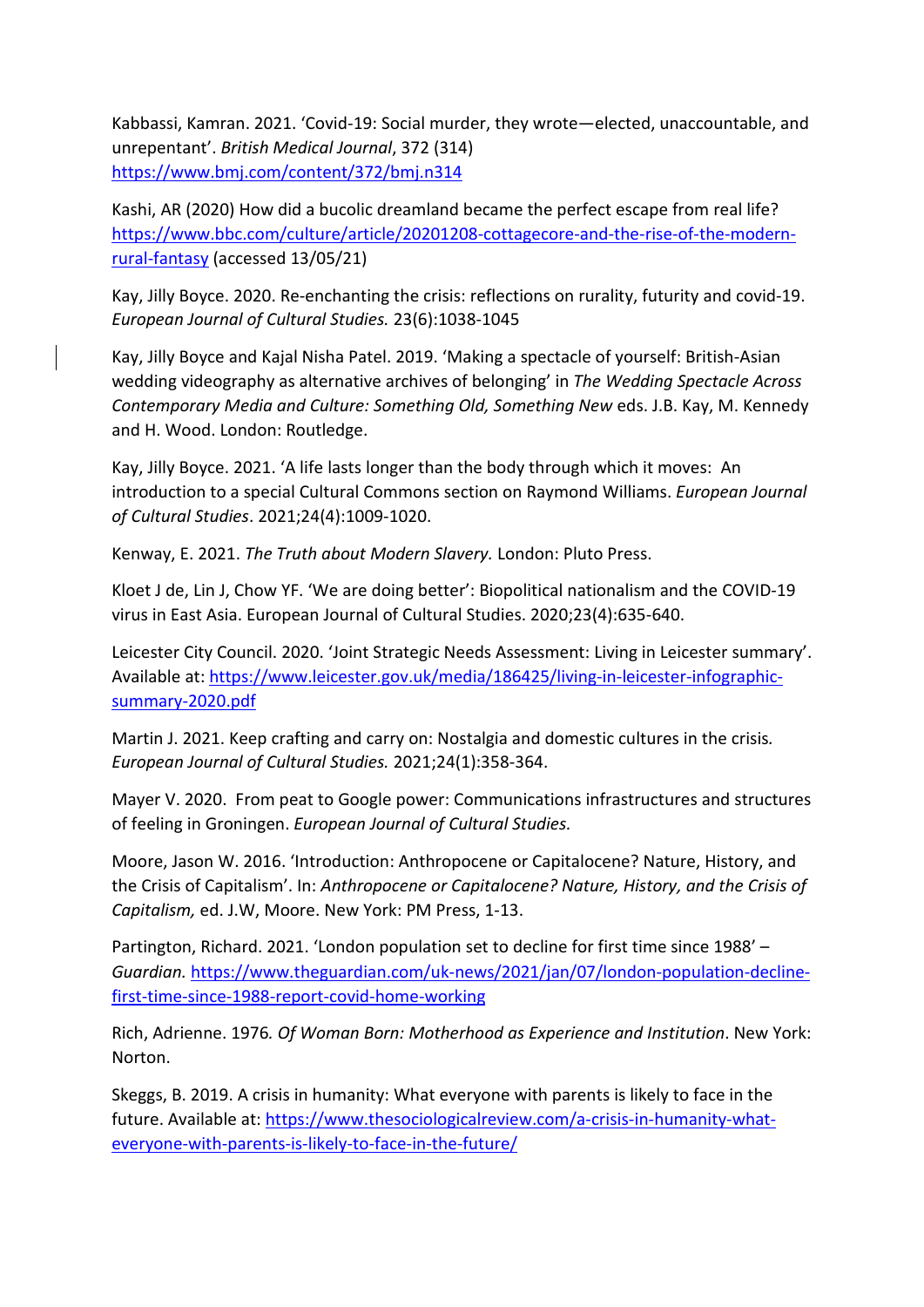Smith, Iain Duncan. 2020. 'It's not just the migrant boats that we need to go after-Coronavirus has exposed extent of slavery in UK; The gangs don't just go away when the migrants land in the UK. Many are then forced into slavery.' *Telegraph*, August 14. [https://www.telegraph.co.uk/opinion/2020/08/14/not-just-migrant-boats-need-go](https://www.telegraph.co.uk/opinion/2020/08/14/not-just-migrant-boats-need-go-coronavirus-has-exposed-extent/)[coronavirus-has-exposed-extent/](https://www.telegraph.co.uk/opinion/2020/08/14/not-just-migrant-boats-need-go-coronavirus-has-exposed-extent/) 

Shilliam, R. 2018. *Race and the Underserving Poor* Bath: Agenda Publishing

Shrubsole, G. 2019. *Who Owns England? How We Lost Our Green and Pleasant Land, and How to Take It Back*. London: HarperCollins.

Stern, S. 2020. 'Crowded buses and trains: it's the stark new image of Britain's class divide' theguardian.com/commentisfree/2020/may/13/crowded-buses-trains-britains-class-dividecoronavirus (Date accessed 13/05/21)

Sokhi-Bulley. 2020. FROM EXOTIC TO 'DIRTY': HOW THE PANDEMIC HAS RE-COLONISED LEICESTER. [https://archive.discoversociety.org/2020/07/16/from-exotic-to-dirty-how-the](https://archive.discoversociety.org/2020/07/16/from-exotic-to-dirty-how-the-pandemic-has-re-colonised-leicester/)[pandemic-has-re-colonised-leicester/](https://archive.discoversociety.org/2020/07/16/from-exotic-to-dirty-how-the-pandemic-has-re-colonised-leicester/)

Thompson, EP. 1963. *The Making of the English Working Class*. London: Penguin.

Tyler, I 2019. *Stigma: The Machinery of Inequality*. London: Zed Books

Wood, H and Skeggs, B. 2020.'Clap for Carers?: From care gratitude to care justice' *European Journal of Cultural Studies.* Cultural Commons special section.

Wood, H. 2018. 'The Magaluf Girl: A public sex scandal and the digital class relations of social contagion' *Feminist Media Studies,* Vol 8 (4): 626-642.

 $\overline{a}$ 

<span id="page-14-0"></span><sup>i</sup> In this article we primarily focus on England, which is one 'country' within the state of the United Kingdom and the politically dominant entity, however this is increasingly complicated by devolution of powers to

Scotland, Wales and Northern Ireland, which were exercised during Covid. ii <https://coronavirus.data.gov.uk/details/deaths> (Date accessed 6/10/21)

<span id="page-14-2"></span><span id="page-14-1"></span>iii [https://www.theguardian.com/politics/2021/apr/26/pressure-mounts-on-boris-johnson-over-alleged-let](https://www.theguardian.com/politics/2021/apr/26/pressure-mounts-on-boris-johnson-over-alleged-let-the-bodies-pile-high-remarks)[the-bodies-pile-high-remarks](https://www.theguardian.com/politics/2021/apr/26/pressure-mounts-on-boris-johnson-over-alleged-let-the-bodies-pile-high-remarks)

<span id="page-14-4"></span><span id="page-14-3"></span>iv The term 'social murder' was used by Engels in his 1845 book *The Condition of the Working Class in England.* <sup>v</sup> Although some have noted how women's experience does feature in his fictional, rather than theoretical writing (see Mitchell forthcoming)

<span id="page-14-5"></span>vi The Ramblers, Britain's walking charity, found that while 58% of white people could walk to green space within five minutes, this was only true for 39% of people who identified as Black, Asian or minority ethnic. vii This contrast can also be put the other way, as Williams shows – with the country as backward and the city

<span id="page-14-7"></span><span id="page-14-6"></span>as enlightened.<br>viii https://www.southhams.gov.uk/article/6865/Coronavirus-Open-Letter-to-Second-Home-Owners